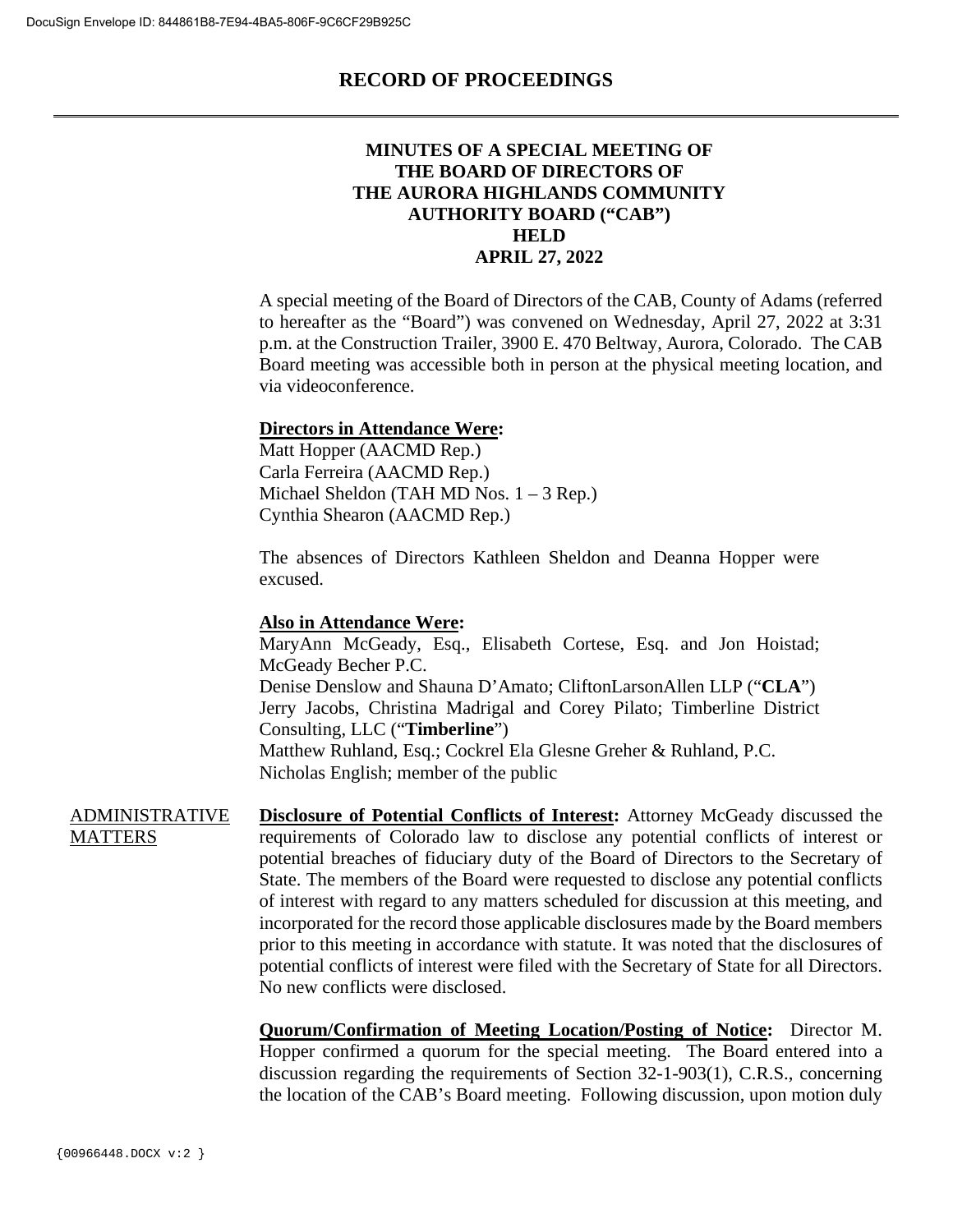made by Director M. Sheldon, seconded by Director Ferreira and, upon vote, unanimously carried, the Board determined to conduct this meeting at the abovestated location, with participants attending both in person and via videoconference. The Board further noted that notice providing the time, date and location of the meeting was duly posted and that no objections, or any requests that the means of hosting the meeting be changed by taxpaying electors within the CAB's boundaries have been received.

**Agenda:** The Board considered the proposed Agenda for the CAB's special meeting. Following discussion, upon motion duly made by Director M. Sheldon, seconded by Director Ferreira and, upon vote, unanimously carried, the Agenda was approved, as presented.

**Public Comment:** Mr. English expressed various concerns to the Board.

CONSENT

None.

## **FINANCIAL MATTERS**

AGENDA

**Project Funding Requisition No. 08 under the CAB Special Tax Revenue Refunding and Improvement Bonds, Series 2021A related to the CAB and Aerotropolis Area Coordinating Metropolitan District ("AACMD") Engineer's Report and Verification of Costs Associated with Public Improvements, In-Tract Improvements / In Tract Home Builder Expenses, Engineer's Report and Verification of Costs No. 5 prepared by Schedio Group, approved on March 17, 2022 ("Project Funding Requisition No. 08"):** Attorney McGeady presented Project Funding Requisition No. 08 to the Board, noting that is was represented by a previously accepted cost verification report and that, although previously executed, it was being presented to the Board to ensure clear Board authorization. Following discussion, upon a motion duly made by Director M. Hopper, seconded by Director M. Sheldon and, upon vote, unanimously carried, the Board approved Project Funding Requisition No. 08.

**Project Funding Requisition No. 09 under the CAB's Special Tax Revenue Refunding and Improvement Bonds, Series 2021A related to the CAB and AACMD Engineer's Report and Verification of Costs Associated with Public Improvements Draw No. 46 Engineer's Report and Verification of Costs No. 24 prepared by Schedio Group LLC, approved on April 21, 2022 ("Project Funding Requisition No. 09"):** Attorney McGeady presented Project Funding Requisition No. 09 to the Board, noting that is was represented by a previously accepted cost verification report and that, although previously executed, it was being presented to the Board to ensure clear Board authorization. Following discussion, upon a motion duly made by Director M. Hopper, seconded by Director M. Sheldon and, upon vote, unanimously carried, the Board approved Project Funding Requisition No. 09.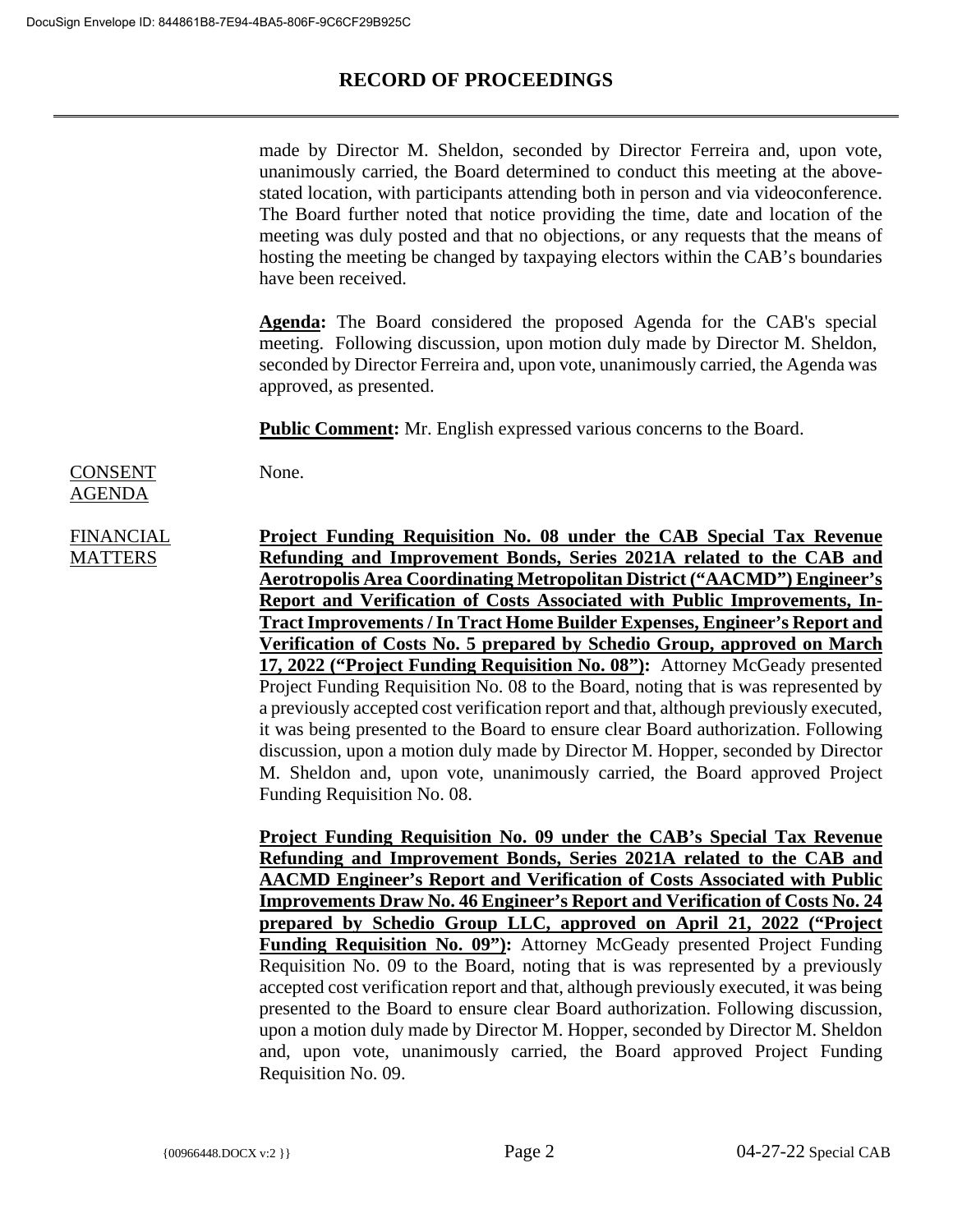**Project Funding Requisition No. 10 under the CAB's Special Tax Revenue Refunding and Improvement Bonds, Series 2021A related to the CAB and AACMD Engineer's Report and Verification of Costs Associated with Public Improvements, In-Tract Improvements / In Tract Home Builder Expenses, Engineer's Report and Verification of Costs No. 6 prepared by Schedio Group, approved on April 21, 2022 ("Project Funding Requisition No. 10"):** Attorney McGeady presented Project Funding Requisition No. 10 to the Board, noting that is was represented by a previously accepted cost verification report and that, although previously executed, it was being presented to the Board to ensure clear Board authorization. Following discussion, upon a motion duly made by Director M. Hopper, seconded by Director M. Sheldon and, upon vote, unanimously carried, the Board approved Project Funding Requisition No. 10.

**Update to Long-Term Capital Improvement Plan:** Attorney McGeady reviewed the updated Long-Term Capital Improvement Plan with the Board. Following discussion, upon a motion duly made by Director Ferreira, seconded by Director M. Sheldon and, upon vote, unanimously carried, the Board approved the updated Long-Term Capital Improvement Plan.

LEGAL MATTERS **CAB Second Amended and Restated Establishment Agreement between and among AACMD, The Aurora Highlands Metropolitan District No. 1, The Aurora Highlands Metropolitan District No. 2, The Aurora Highlands Metropolitan District No. 3, The Aurora Highlands Metropolitan District No. 6 (formerly known as First Creek Ranch Metropolitan District), ATEC Metropolitan District No. 1, ATEC Metropolitan District No. 2 and the CAB ("Second A/R CABEA"):** 

> **Resolution of the Board of Directors of the CAB Approving the Addition of The Aurora Highlands Metropolitan District No. 6 (formerly known as First Creek Ranch Metropolitan District) into the CAB and authorizing execution of the Second A/R CABEA:** Attorney McGeady reviewed the Second A/R CABEA with the Board. Following discussion, upon a motion duly made by Director M. Sheldon, seconded by Director Ferreira and, upon vote, unanimously carried, the Board adopted the Resolution of the Board of Directors of the CAB Approving the Addition of The Aurora Highlands Metropolitan District No. 6 (formerly known as First Creek Ranch Metropolitan District) into the CAB and authorized execution of the Second A/R CABEA.

**Amended and Restated Disclosure to Purchasers for AACMD, The Aurora Highlands Metropolitan District No. 1, The Aurora Highlands Metropolitan District No. 2, The Aurora Highlands Metropolitan District No. 3, The Aurora Highlands Metropolitan District No. 6 (formerly known as First Creek Ranch Metropolitan District), ATEC Metropolitan District No. 1, ATEC Metropolitan District No. 2 and the CAB:** Attorney McGeady described the requirement to